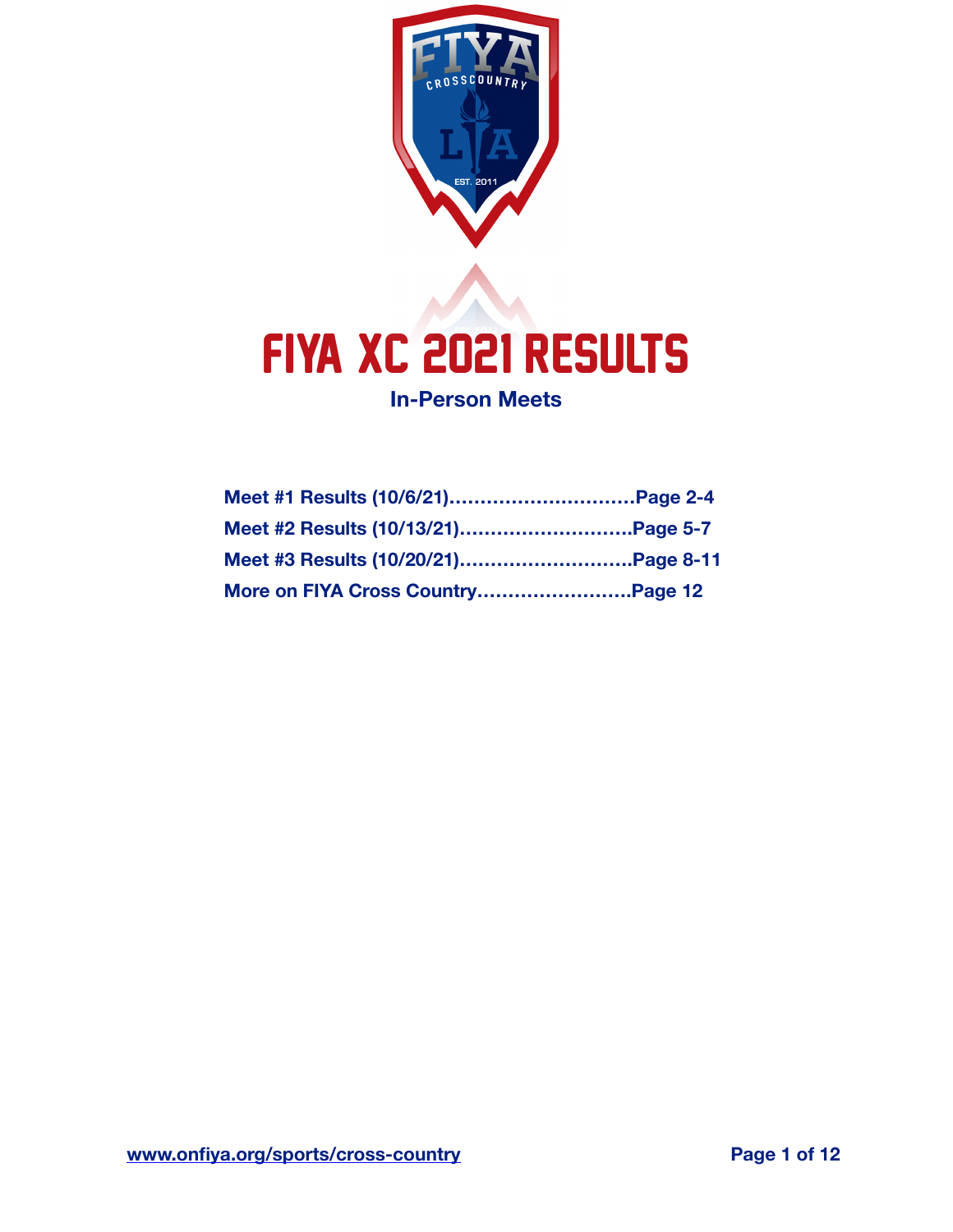# FIYA XC MEET **#**1 **|** OCTOBER 6, 2021 **|** cheviot hills rec

# **BOYS DIVISION 1** | 8th Grade & below | 2 miles

#### **[Click here for full results](https://www.athletic.net/CrossCountry/meet/198781/results/796633)**

#### **TOP 12 MEDALISTS:**

- 1. London Webster (Mark Twain)
- 2. Ernesto Jalomo (Holy Trinity)
- 3. Brandon Alvarez (St. Brendan)
- 4. Benicio Johnson (Good Shepherd)
- 5. Pierre-Ange Petit (ISLA)
- 6. Matthew Dombrowski (St. Anastasia School)
- 7. Jeremy Coughlin (Holy Trinity)
- 8. Ethan Relles (El Segundo)
- 9. Joseph Altamirano-Arango (MORCS)
- 10. Xander Matcuk (Beverly Vista)
- 11. Mathias Ramierz (Beverly Vista)
- 12. Itai Pedowitz (ESLA)

### **GIRLS DIVISION 1** | 8th Grade & below | 2 miles

#### **[Click here for full results](https://www.athletic.net/CrossCountry/meet/198781/results/796634)**

#### **TOP 8 MEDALISTS:**

- 1. Maile Ordonez (St. Anastasia)
- 2. Natalie Christenson (El Segundo)
- 3. Remi Morrison (ISLA)
- 4. Caroline Rackett (American Martyrs)
- 5. Ava Rumsey (American Martyrs)
- 6. Hailey Casper (El Segundo)
- 7. Kenzie Czako (Larchmont LFP)
- 8. Vanessa Lopez S. (Mark Twain)

#### **[www.onfiya.org/sports/cross-country](https://onfiya.org/sports/cross-country/) Page 2 of 12**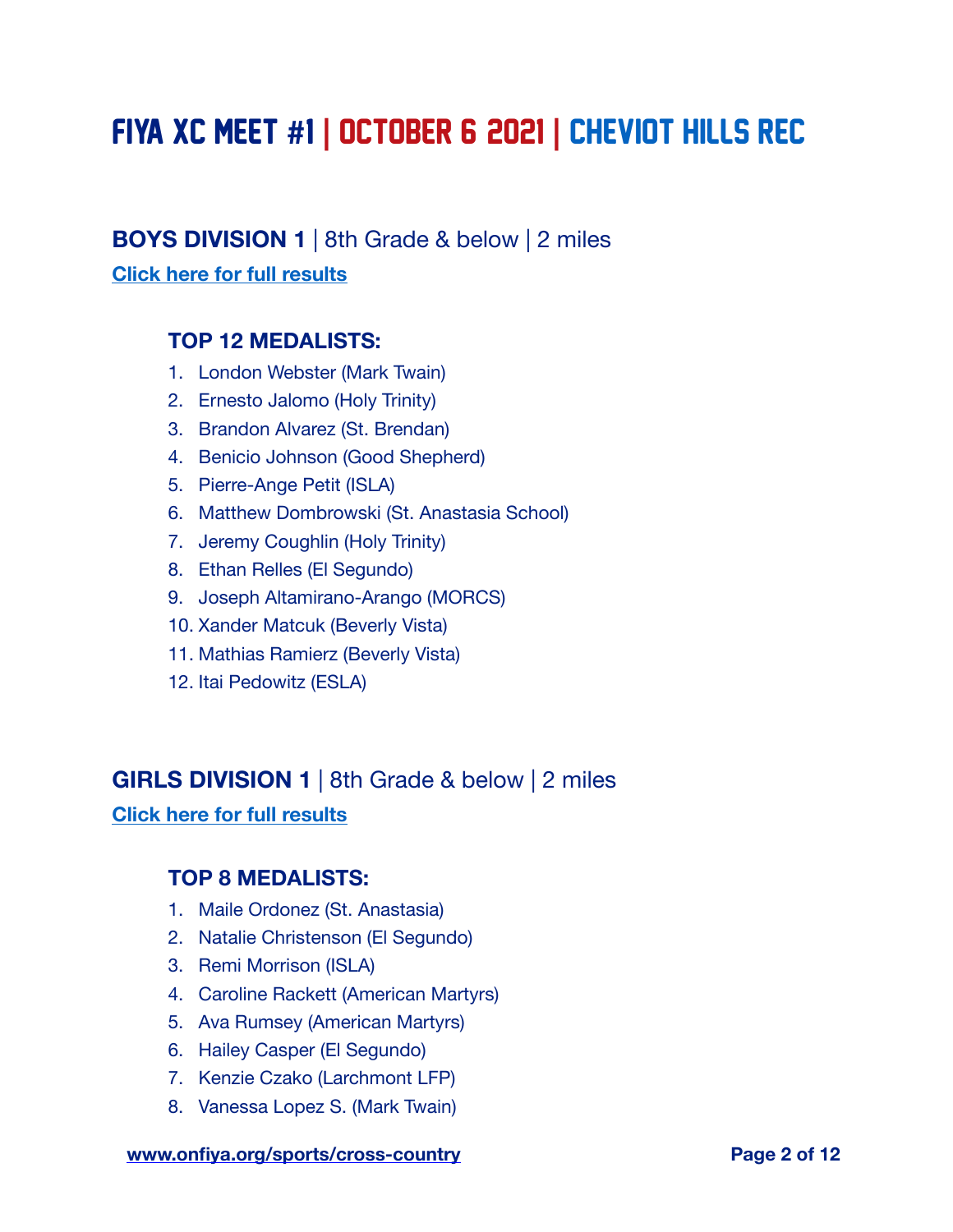# **BOYS DIVISION 2** | 6th Grade & below | 1.5 miles

#### **[Click here for full results](https://www.athletic.net/CrossCountry/meet/198781/results/796635)**

#### **TOP 12 MEDALISTS:**

- 1. Daniel Schuchman (St. Anastasia)
- 2. Luke Kerwin (American Martyrs)
- 3. Sebastian Benaim (St. Anastasia)
- 4. Milo Sant (St. Anastasia)
- 5. James Gleason (El Segundo)
- 6. Coltyn Kessel (St. Anastasia)
- 7. Logan Jonte (St. Brendan)
- 8. Julian Knudsen (St. Anastasia)
- 9. Orion Gleason (El Segundo)
- 10. Kekoa Ordonez (St. Anastasia)
- 11. Tyler Miller (ISLA)
- 12. David Torija (Para Los Ninos)

# **GIRLS DIVISION 2** | 6th Grade & below | 1.5 miles

#### **[Click here for full results](https://www.athletic.net/CrossCountry/meet/198781/results/796636)**

#### **TOP 10 MEDALISTS:**

- 1. Evelyn Ursini (American Martyrs)
- 2. Milan Cooper (Mark Twain)
- 3. Charlotte Bingman (American Martyrs)
- 4. Lily Snyder (El Segundo)
- 5. Madeline Saba (American Martyrs)
- 6. Shaya Sabar (Beverly Vista)
- 7. Cali Borland (American Martyrs)
- 8. Baran Naim (Beverly Vista)
- 9. Breanna Morales (Mark Twain)
- 10. Brooke Immel (El Segundo)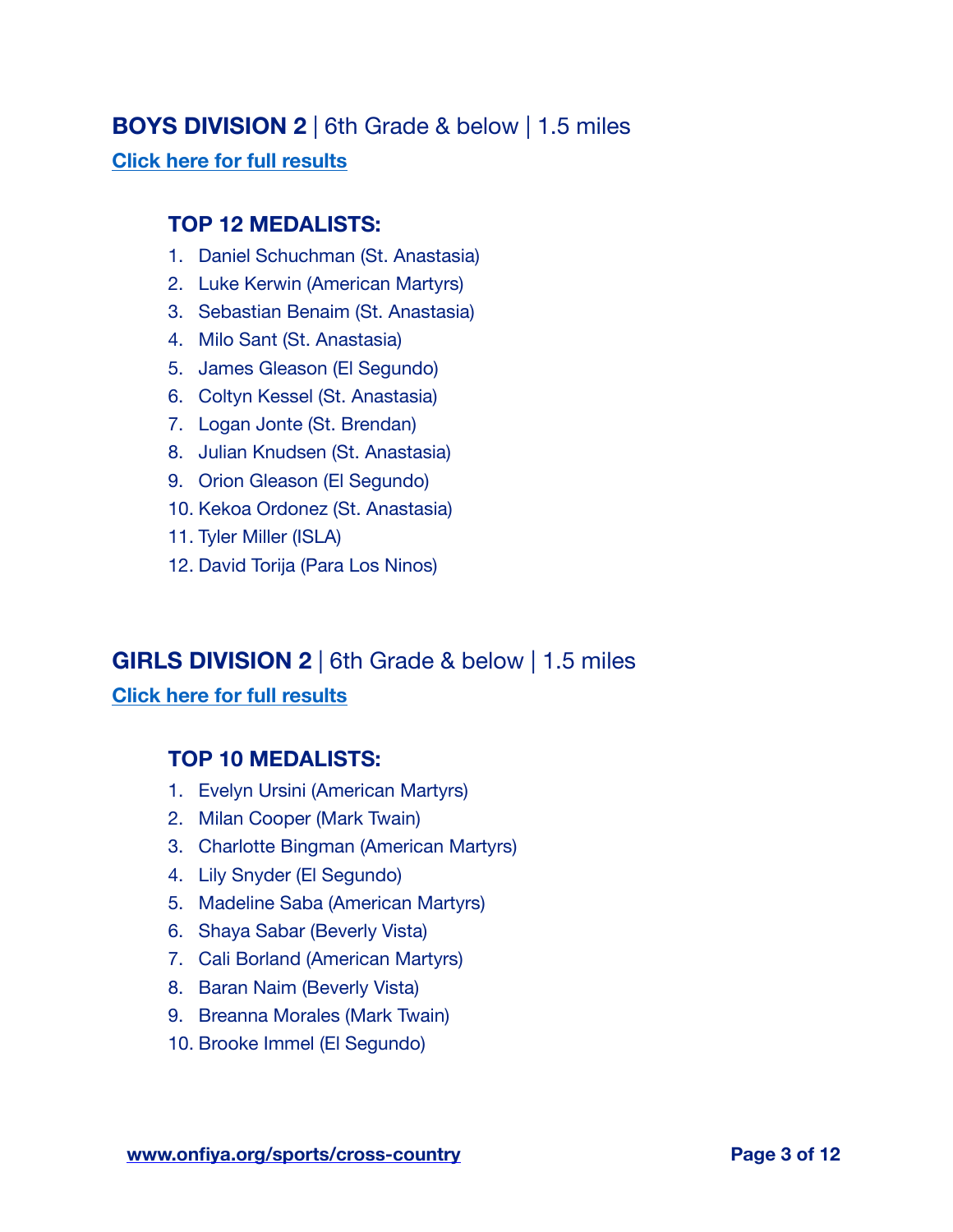# **BOYS DIVISION 3** | 4th Grade & below | 1 mile

#### **[Click here for full results](https://www.athletic.net/CrossCountry/meet/198781/results/796637)**

## **TOP 6 MEDALISTS:**

- 1. Zachary Shirley (Good Shepherd)
- 2. Kahama Wainwright (Holy Trinity)
- 3. Christopher Jackson (St. Anastasia)
- 4. Jaib Grewal (Good Shepherd)
- 5. William Matlock (Good Shepherd)
- 6. Ethan Tourney (Visitation)

# **GIRLS DIVISION 3** | 4th Grade & below | 1 mile

#### **[Click here for full results](https://www.athletic.net/CrossCountry/meet/198781/results/796638)**

# **TOP 5 MEDALISTS:**

- 1. Adelynn Bolton (Visitation)
- 2. Valentina Johnson (Good Shepherd)
- 3. Kayann Patel (Notre Dame Academy)
- 4. Farra Grieves (WISH)
- 5. Addison Saputo (Holy Trinity)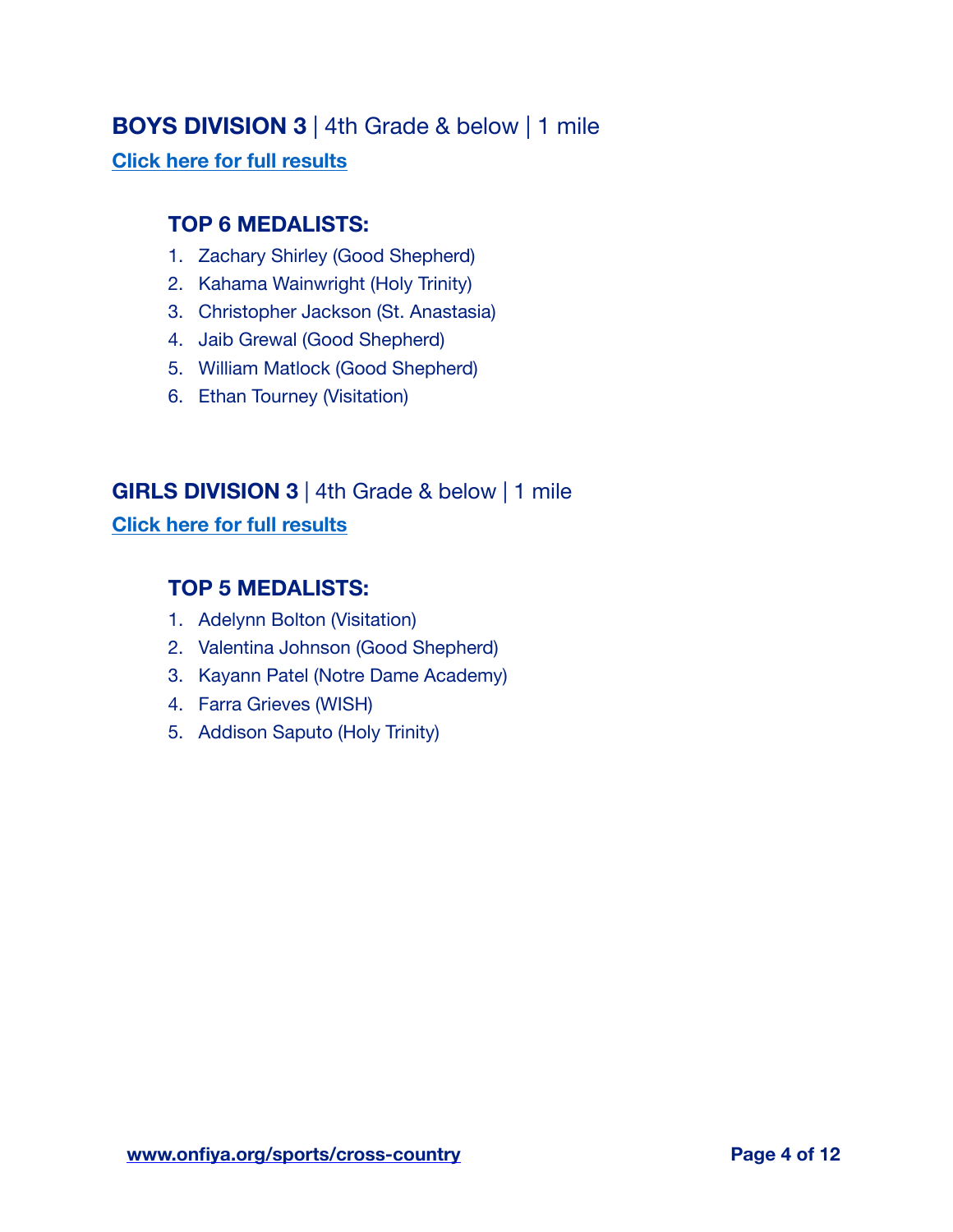# FIYA XC MEET **#**2 **|** OCTOBER 13, 2021 **|** cheviot hills rec

# **BOYS DIVISION 1** | 8th Grade & below | 2 miles

#### **[Click here for full results](https://www.athletic.net/CrossCountry/meet/198783/results/796641)**

#### **TOP 17 MEDALISTS:**

- 1. London Webster (Mark Twain)
- 2. Alexander Du (Mark Twain)
- 3. Ernesto Jalomo (Holy Trinity)
- 4. Marcel Alkire (Culver City)
- 5. Mills Costello (Mark Twain)
- 6. Ivan Nunez (Culver City)
- 7. Miles Silverman (Culver City)
- 8. Jeremy Coughlin (Holy Trinity)
- 9. Danilo Osorio (MORCS)
- 10. Xander Matcuk (Beverly Vista)
- 11. Ethan Relles (El Segundo)
- 12. Joseph Altamirano-Arango (MORCS)
- 13. Lucca Farrell (Culver City)
- 14. Thomas Corral (Culver City)
- 15. Ben Coughlin (Holy Trinity)
- 16. Nico Cantero (MORCS)
- 17. Keon Riley (Culver City)

#### **GIRLS DIVISION 1** | 8th Grade & below | 2 miles

#### **[Click here for full results](https://www.athletic.net/CrossCountry/meet/198783/results/796642)**

#### **TOP 9 MEDALISTS:**

- 1. Maile Ordonez (St. Anastasia)
- 2. Natalie Christenson (El Segundo)
- 3. Ariana Martinez (St. Anastasia)

#### **[www.onfiya.org/sports/cross-country](https://onfiya.org/sports/cross-country/) Page 5 of 12**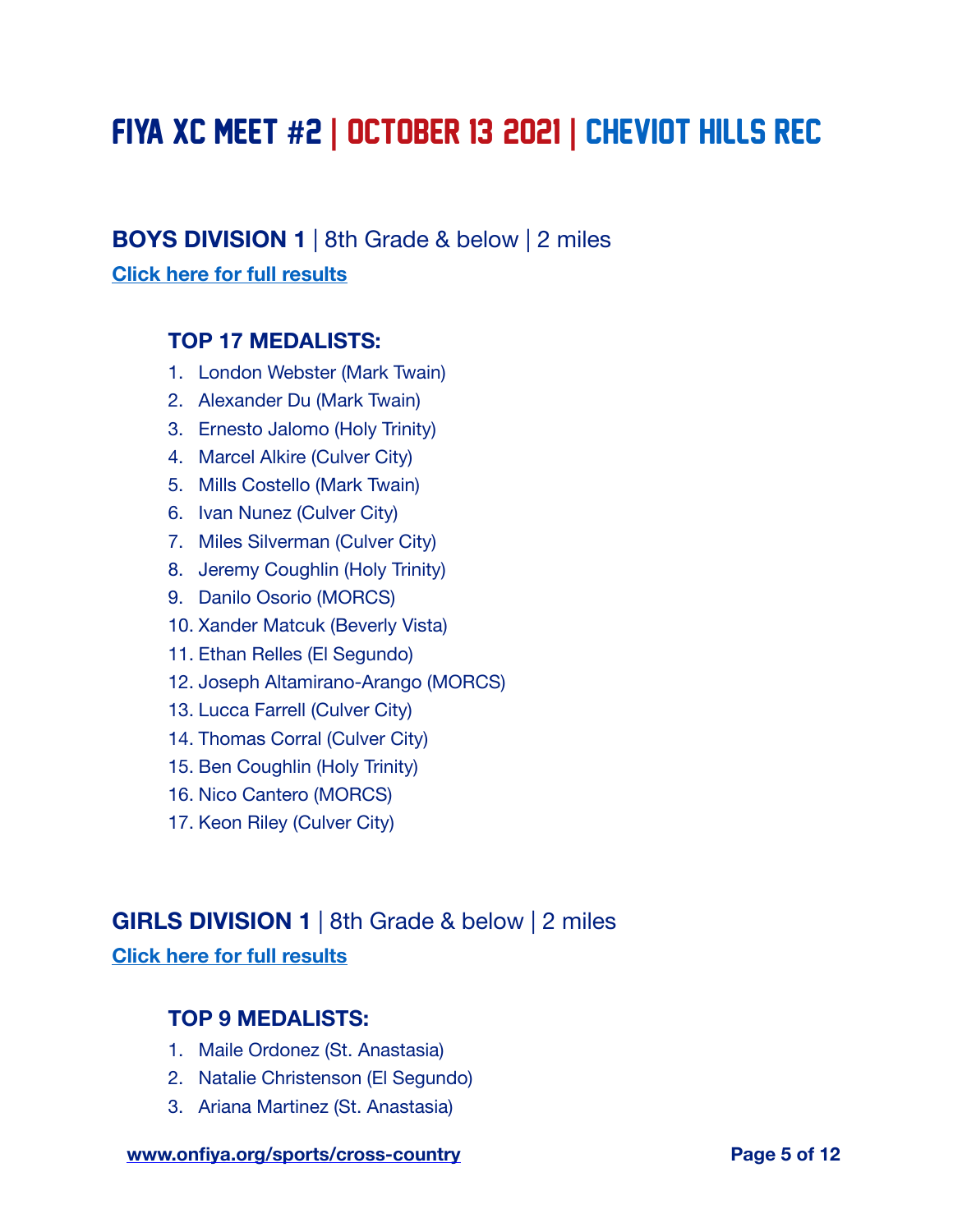- 4. Eva Cogan (Culver City)
- 5. Vanessa Lopez S. (Mark Twain)
- 6. Hailey Casper (El Segundo)
- 7. Alyssa Austin (Mark Twain)
- 8. Kenzie Czako (Larchmont LFP)
- 9. Emily Xin (Beverly Vista)

#### **BOYS DIVISION 2** | 6th Grade & below | 1.5 miles

**[Click here for full results](https://www.athletic.net/CrossCountry/meet/198783/results/796643)**

#### **TOP 13 MEDALISTS:**

- 1. Daniel Schuchman (St. Anastasia)
- 2. Milo Sant (St. Anastasia)
- 3. Logan Jonte (St. Brendan)
- 4. Owen Kleinhaus (Mark Twain)
- 5. Samuel Finsten (Mark Twain)
- 6. Zack Silverman (Culver City)
- 7. Orion Gleason (El Segundo)
- 8. James Gleason (El Segundo)
- 9. Julian Knudsen (St. Anastasia)
- 10. Aidan Milligan (Visitation)
- 11. Zachary Ruzzin (Culver City)
- 12. Ruben Krupat (Culver City)
- 13. Kekoa Ordonez (St. Anastasia)

## **GIRLS DIVISION 2** | 6th Grade & below | 1.5 miles

**[Click here for full results](https://www.athletic.net/CrossCountry/meet/198783/results/796644)**

#### **TOP 10 MEDALISTS:**

- 1. Milan Cooper (Mark Twain)
- 2. Shaya Sabar (Beverly Vista)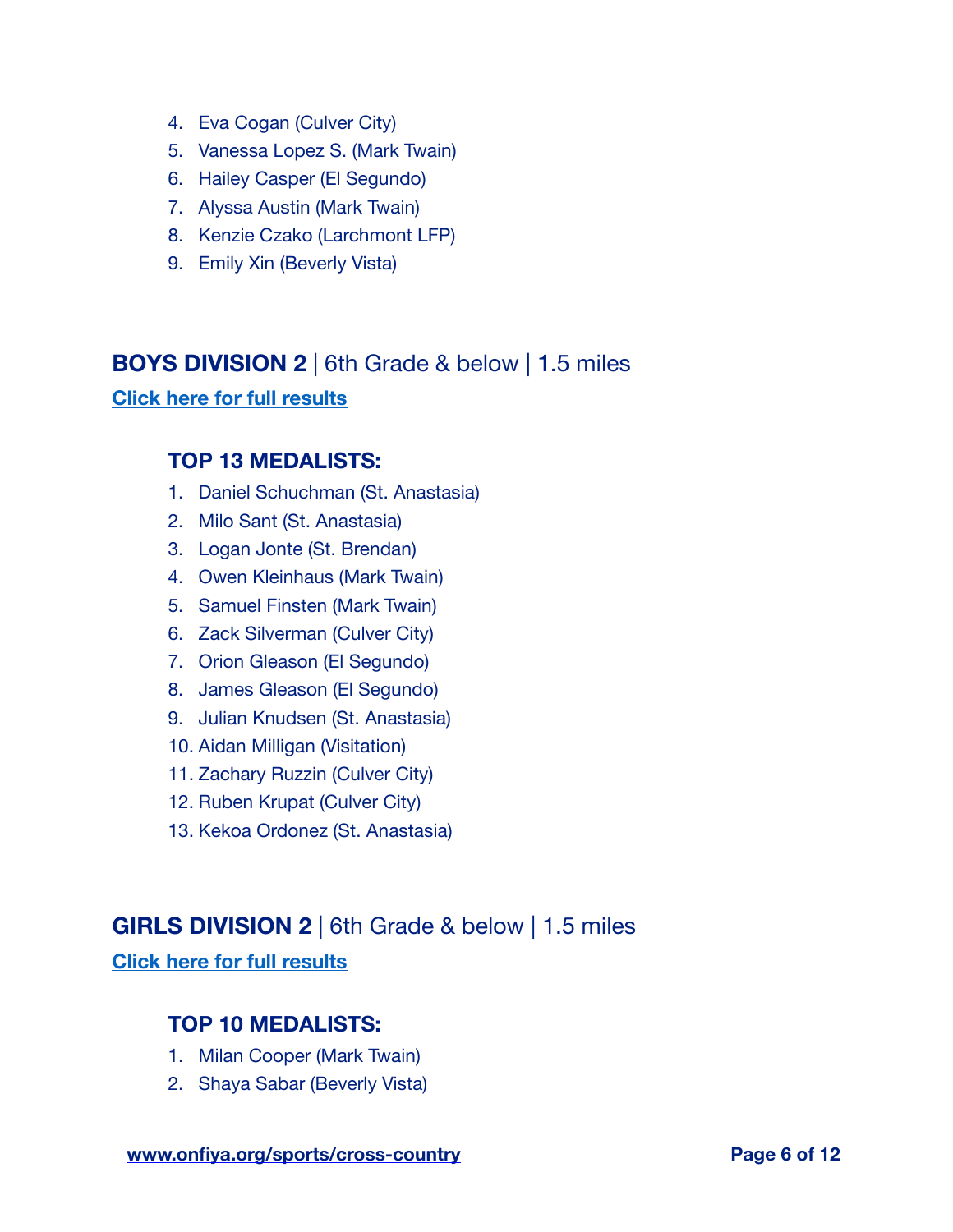- 3. Nanatsu Gadt (Culver City)
- 4. Lily Snyder (El Segundo)
- 5. Brooke Immel (El Segundo)
- 6. Charlotte Drucker (Visitation)
- 7. Baran Naim (Beverly Vista)
- 8. Avery Pintens (El Segundo)
- 9. Olivia Vasquez (St. Anastasia)
- 10. Addy O'Donoghue (Visitation)

# **BOYS DIVISION 3** | 4th Grade & below | 1 mile

#### **[Click here for full results](https://www.athletic.net/CrossCountry/meet/198783/results/796645)**

### **TOP 7 MEDALISTS:**

- 1. Zachary Shirley (Good Shepherd)
- 2. Coltyn Kessel (St. Anastasia)
- 3. Kahama Wainwright (Holy Trinity)
- 4. Christopher Jackson (St. Anastasia)
- 5. Jaib Grewal (Good Shepherd)
- 6. William Rizor (Holy Trinity)
- 7. William Clark (Notre Dame Academy)

# **GIRLS DIVISION 3** | 4th Grade & below | 1 mile

#### **[Click here for full results](https://www.athletic.net/CrossCountry/meet/198783/results/796646)**

#### **TOP 5 MEDALISTS:**

- 1. Adelynn Bolton (Visitation)
- 2. Isabel Patajo (Notre Dame Academy)
- 3. Farra Grieves (WISH)
- 4. Kayann Patel (Notre Dame Academy)
- 5. Addison Saputo (Holy Trinity)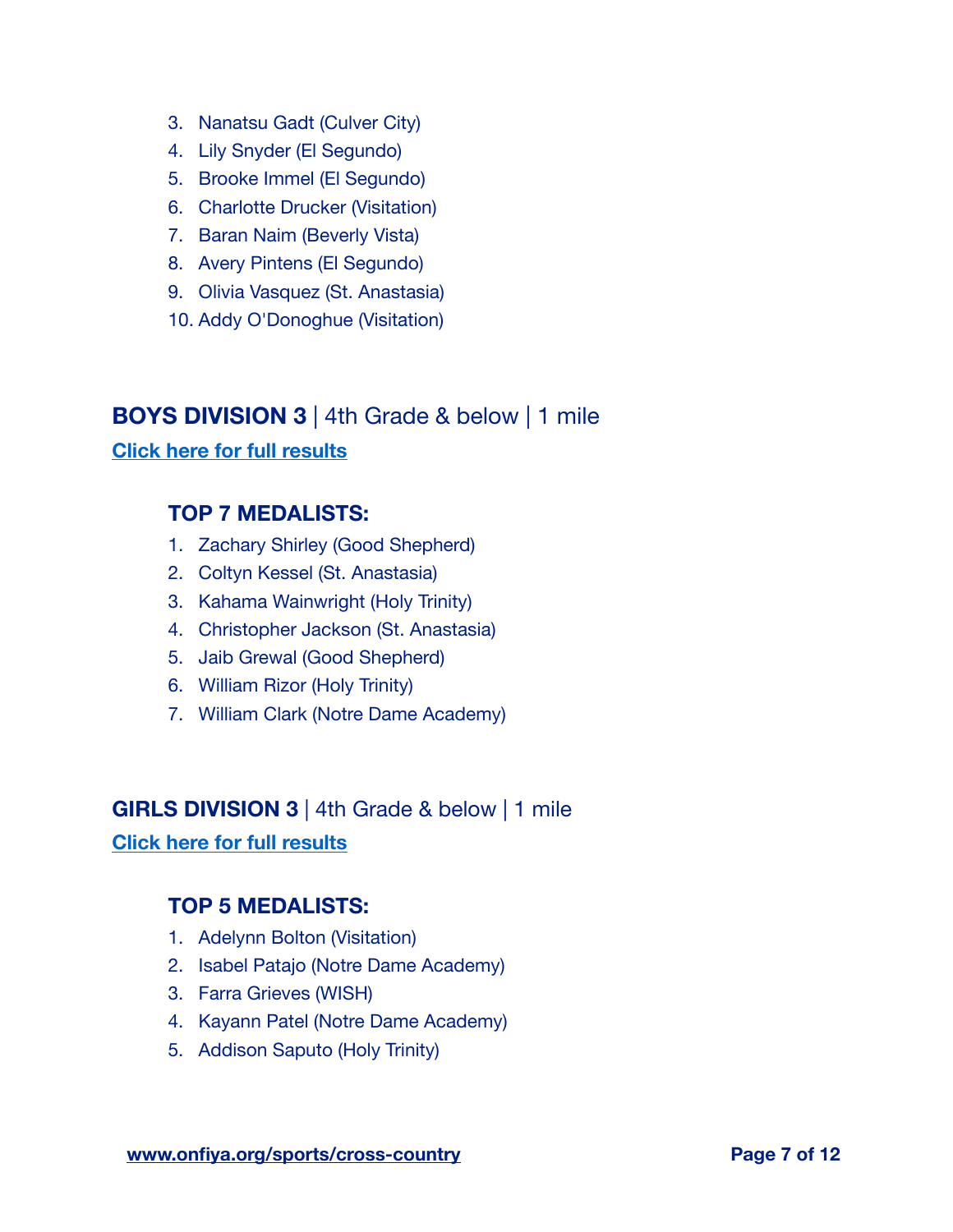# FIYA XC MEET **#**3 **|** OCTOBER 20, 2021 **|** cheviot hills rec

# **BOYS DIVISION 1** | 8th Grade & below | 2 miles

#### **[Click here for full results](https://www.athletic.net/CrossCountry/meet/198785/results/796651)**

#### **TOP 20 MEDALISTS:**

- 1. London Webster (Mark Twain)
- 2. Alexander Du (Mark Twain)
- 3. Ernesto Jalomo (Holy Trinity)
- 4. Rhone Demers (Wildwood)
- 5. Marcel Alkire (Culver City)
- 6. Brandon Alvarez (St. Brendan)
- 7. Mills Costello (Mark Twain)
- 8. Jeremy Coughlin (Holy Trinity)
- 9. Luke Hanrahan (Gooden)
- 10. Jasper Bangs (Wildwood)
- 11. Riley Lascano (St. Brendan)
- 12. Ivan Nunez (Culver City)
- 13. Miles Silverman (Culver City)
- 14. Benicio Johnson (Good Shepherd)
- 15. William Oeser (Mark Twain)
- 16. Nico Cantero (MORCS)
- 17. Gael Gudino (MORCS)
- 18. Pierre-Ange Petit (ISLA)
- 19. Sam Rather (Wildwood)
- 20. Thomas Corral (Culver City)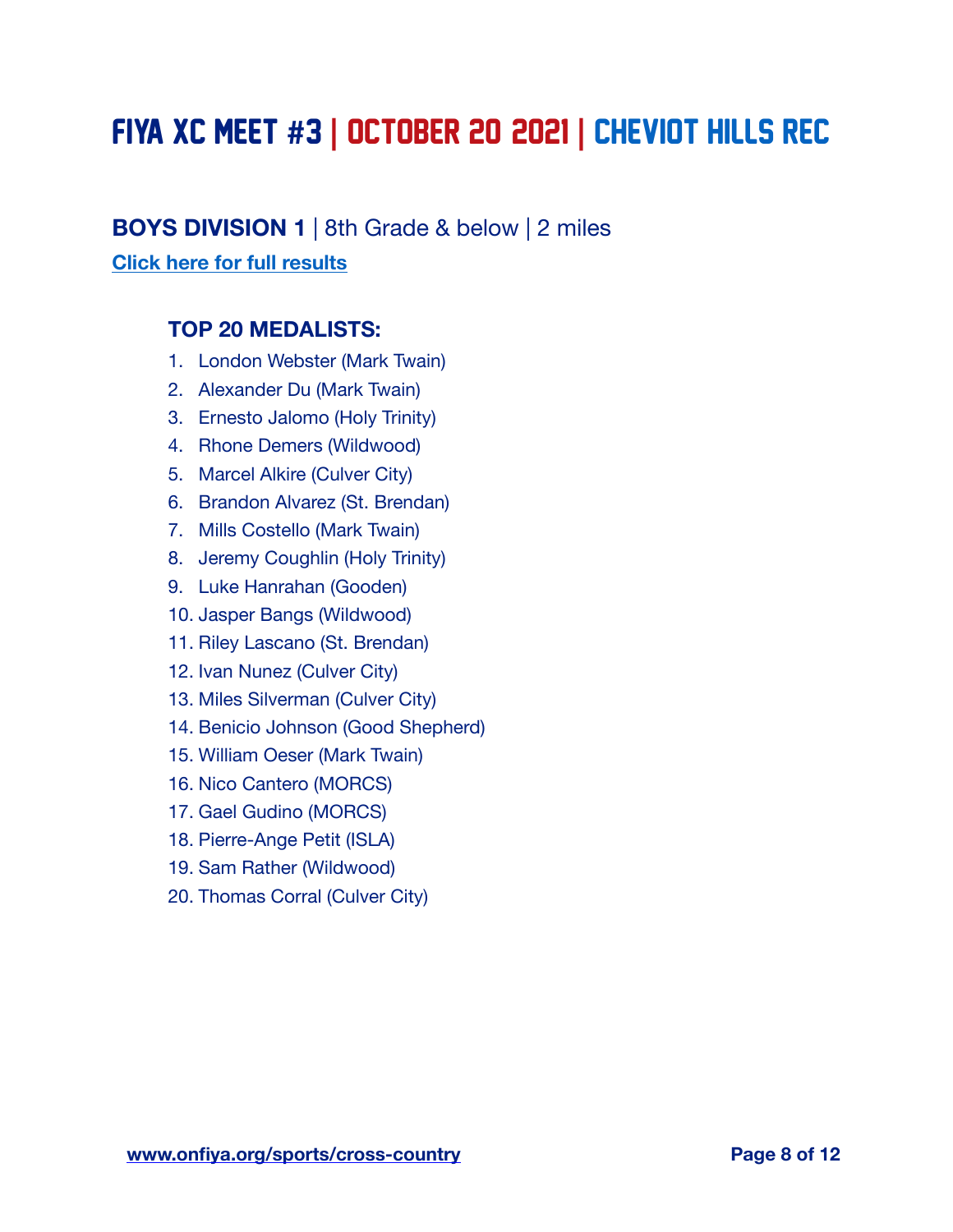# **GIRLS DIVISION 1** | 8th Grade & below | 2 miles

#### **[Click here for full results](https://www.athletic.net/CrossCountry/meet/198785/results/796652)**

#### **TOP 10 MEDALISTS:**

- 1. Maile Ordonez (St. Anastasia)
- 2. Imogen Hayes (Wildwood)
- 3. Ariana Martinez (St. Anastasia)
- 4. Natalie Christenson (El Segundo)
- 5. Tallulah Faucheux (St. Mark)
- 6. Eva Cogan (Culver City)
- 7. Vanessa Lopez S. (Mark Twain)
- 8. Kenzie Czako (Larchmont LFP)
- 9. Emily Xin (Beverly Vista)
- 10. Remi Morrison (ISLA)

# **BOYS DIVISION 2** | 6th Grade & below | 1.5 miles

#### **[Click here for full results](https://www.athletic.net/CrossCountry/meet/198785/results/796653)**

# **TOP 15 MEDALISTS:**

- 1. Logan Jonte (St. Brendan)
- 2. Asher Avishay (Wildwood)
- 3. Macario Domaguing (St. Anastasia)
- 4. Matt D'Ovidio (Wildwood)
- 5. Owen Kleinhaus (Mark Twain)
- 6. Samuel Finsten (Mark Twain)
- 7. James Gleason (El Segundo)
- 8. Aidan Milligan (Visitation)
- 9. Zachary Ruzzin (Culver City)
- 10. Ruben Krupat (Culver City)
- 11. Orion Gleason (El Segundo)
- 12. Kyu Makinoda (Culver City)
- 13. Baird Eley (Wildwood)
- 14. Dashiell Soderstrom (Larchmont Selma)
- 15. Andrew Moy (El Segundo)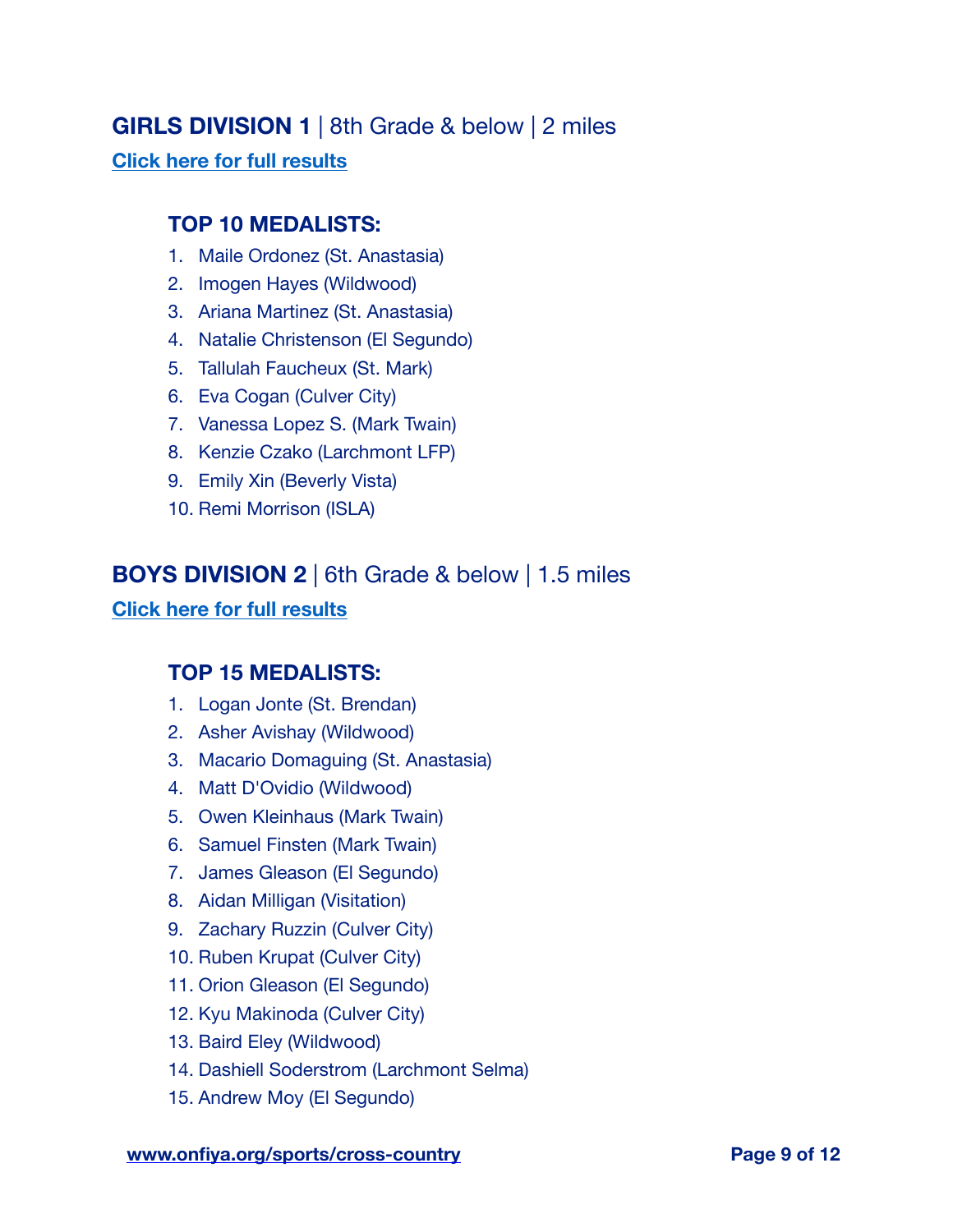# **GIRLS DIVISION 2** | 6th Grade & below | 1.5 miles

#### **[Click here for full results](https://www.athletic.net/CrossCountry/meet/198785/results/796654)**

#### **TOP 10 MEDALISTS:**

- 1. Milan Cooper (Mark Twain)
- 2. Shaya Sabar (Beverly Vista)
- 3. Nanatsu Gadt (Culver City)
- 4. Baran Naim (Beverly Vista)
- 5. Brooke Immel (El Segundo)
- 6. Charlotte Drucker (Visitation)
- 7. Breanna Morales (Mark Twain)
- 8. Lily Snyder (El Segundo)
- 9. Addy O'Donoghue (Visitation)
- 10. Zoey Kleber (Mark Twain)

# **BOYS DIVISION 3** | 4th Grade & below | 1 mile

#### **[Click here for full results](https://www.athletic.net/CrossCountry/meet/198785/results/796655)**

# **TOP 8 MEDALISTS:**

- 1. Zachary Shirley (Good Shepherd)
- 2. Coltyn Kessel (St. Anastasia)
- 3. Jaib Grewal (Good Shepherd)
- 4. Christopher Jackson (St. Anastasia)
- 5. Ethan Tourney (Visitation)
- 6. William Rizor (Holy Trinity)
- 7. Edward Garvan (St. Brendan)
- 8. William Clark (Notre Dame Academy)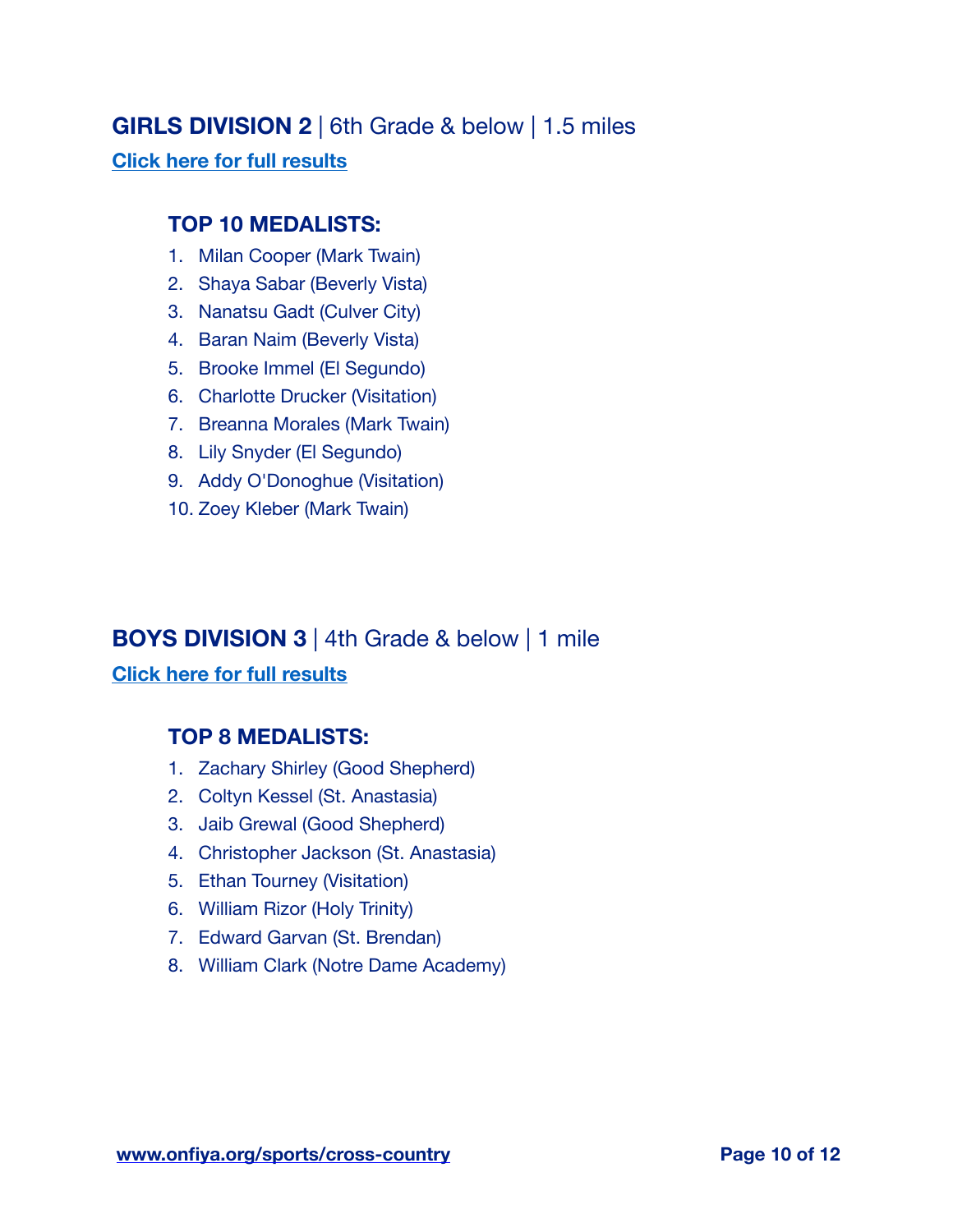# **GIRLS DIVISION 3** | 4th Grade & below | 1 mile

# **[Click here for full results](https://www.athletic.net/CrossCountry/meet/198785/results/796656)**

#### **TOP 6 MEDALISTS:**

- 1. Adelynn Bolton (Visitation)
- 2. Isabel Patajo (Notre Dame Academy)
- 3. Valentina Johnson (Good Shepherd)
- 4. Kayann Patel (Notre Dame Academy)
- 5. Addison Saputo (Holy Trinity)
- 6. Farra Grieves (WISH)